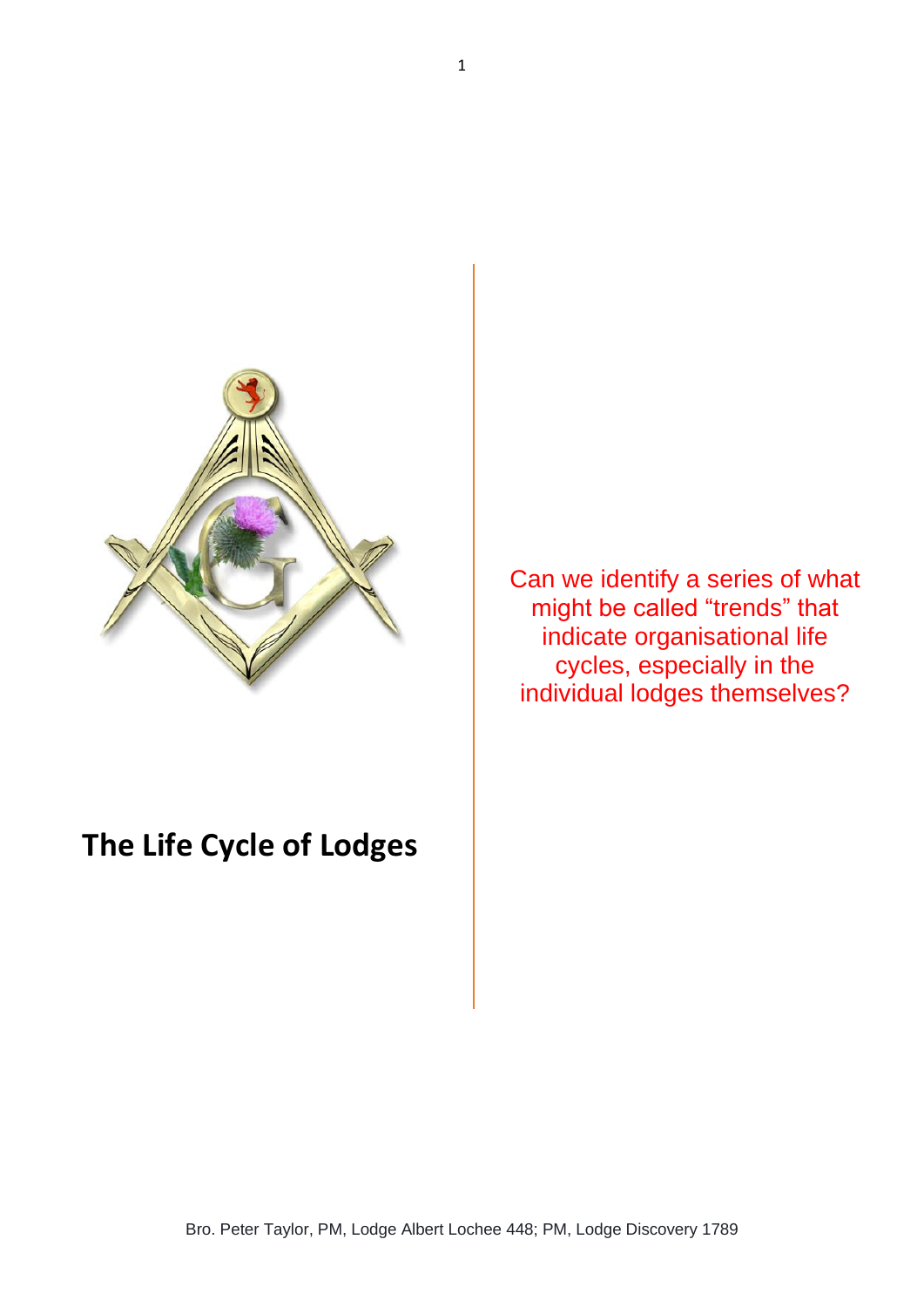## **Life Cycles of Lodges**

As most of you I've been studying Freemasonry and its history and practices, including giving talks and lectures for many years, and have come to notice a series of what might be called "trends" that indicate organisational life cycles, especially in the individual lodges themselves.

As most of us will know, in the eighteenth and nineteenth centuries the creation of new Masonic lodges continued at a rapid pace, and so did the closure of older ones. This fact seems to go somewhat unnoticed when statistics are being produced to discuss the apparent shrinkage of our beloved Craft today. This constant state of evolutionary change seems to have come to an abrupt halt sometime around 1920. After 1920 Freemasonry entered into what I would describe as the era of, what had described as "mega lodges". Any lodge that has a membership exceeding 500 I consider to be a mega lodge.

During the period following 1920 there were a multitude of lodges that had over 500 members. Across the globe, and in particular in the United States of America, some Lodges had a membership rolls exceeding 3,000. The obvious question to me is, how is it possible that 500 men, not to mention 3,000, could actively participate in the same lodge meeting? Did these men actually know one another, or were they merely going through a fraternal exercise in order to wear a Masonic ring, get a handshake, or did they think there was some other benefit?

European Freemasonry did not follow the trend into mega lodges. The European form of Freemasonry remained far more intimate, with most lodges having no more than fifty members. These small lodges appear very similar in make-up to the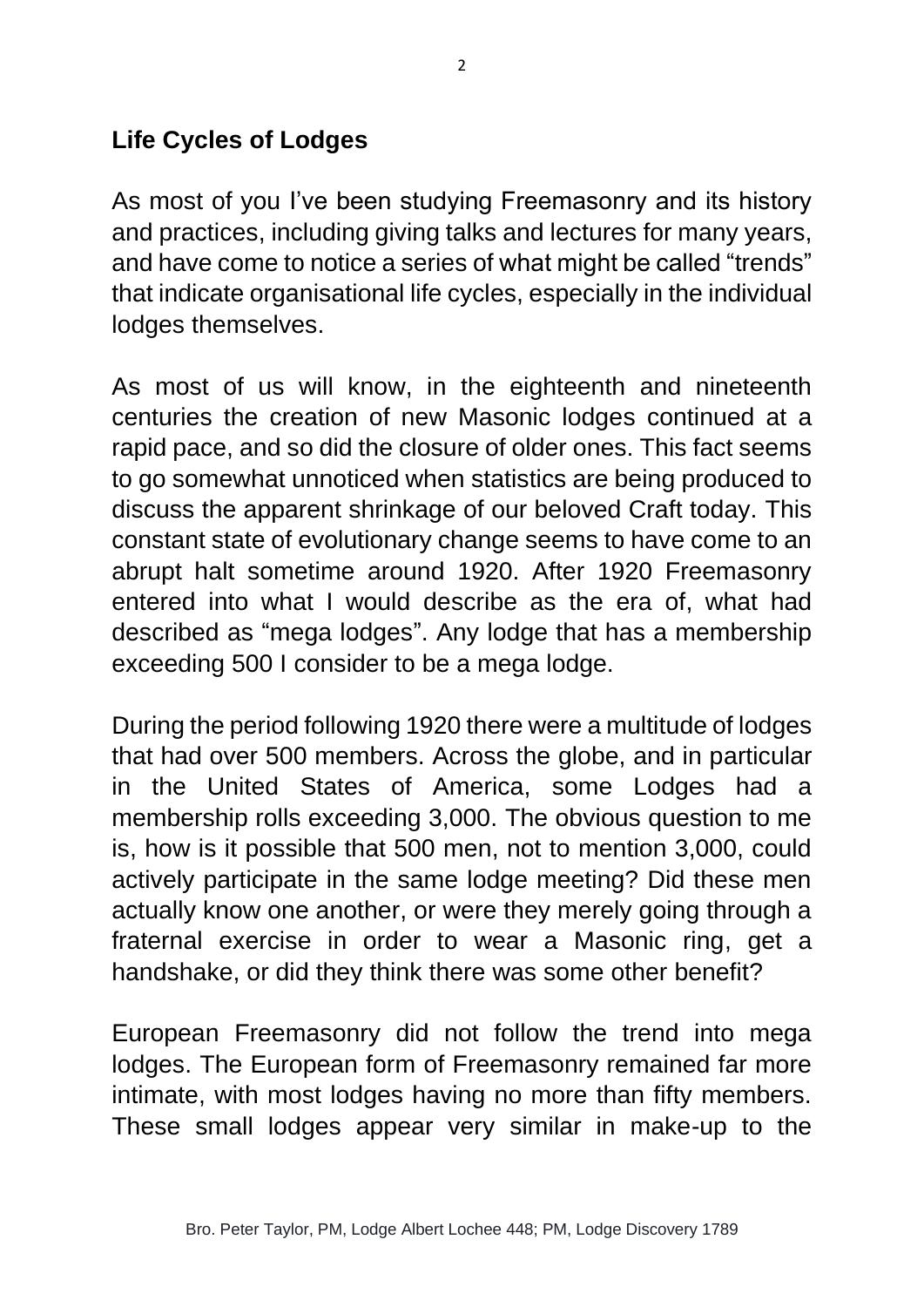eighteenth and nineteenth century American lodges in that they follow a certain life cycle.

Some lodges in both Europe and America are very old, with some dating back 275 years or so. Did these lodges buck the life cycle trend, or experience a different kind of life cycle? Looking at the oldest lodges, they seem to have followed an internal life cycle of rise and fall over thirty-five-year periods. In other words, they thrived for a while and then almost collapsed before beginning to grow again.

At first it appeared that these trends may have followed the cycles of public interest in Freemasonry, but this turned out not to be the case. Even at times when Masonic membership declined, some of these lodges were growing. Why?

I think the answer lies in human nature and how we relate to those around us. Freemasonry is a fraternity that brings people together in one place (a lodge) for a meeting. What will be discussed at that meeting, the type of food consumed, and the level of personal comfort between the members will be determined by the nature of their relationships with one another. If the members of the lodge share little in common, other than Freemasonry, then the lodge will be socially dysfunctional because the members never truly relate to one another. There are many possible sources of this that include, age, income, and philosophical prejudices.

Robert Putnam's book Bowling Alone has been used countless times by the Grand Lodges to illustrate that the present decline in Freemasonry is unavoidable because it is a relational consequence of changes in society. I am of the opinion that Putnam is a victim of his own preconceptions. Society is not becoming increasingly fragmented and separated. It is evolving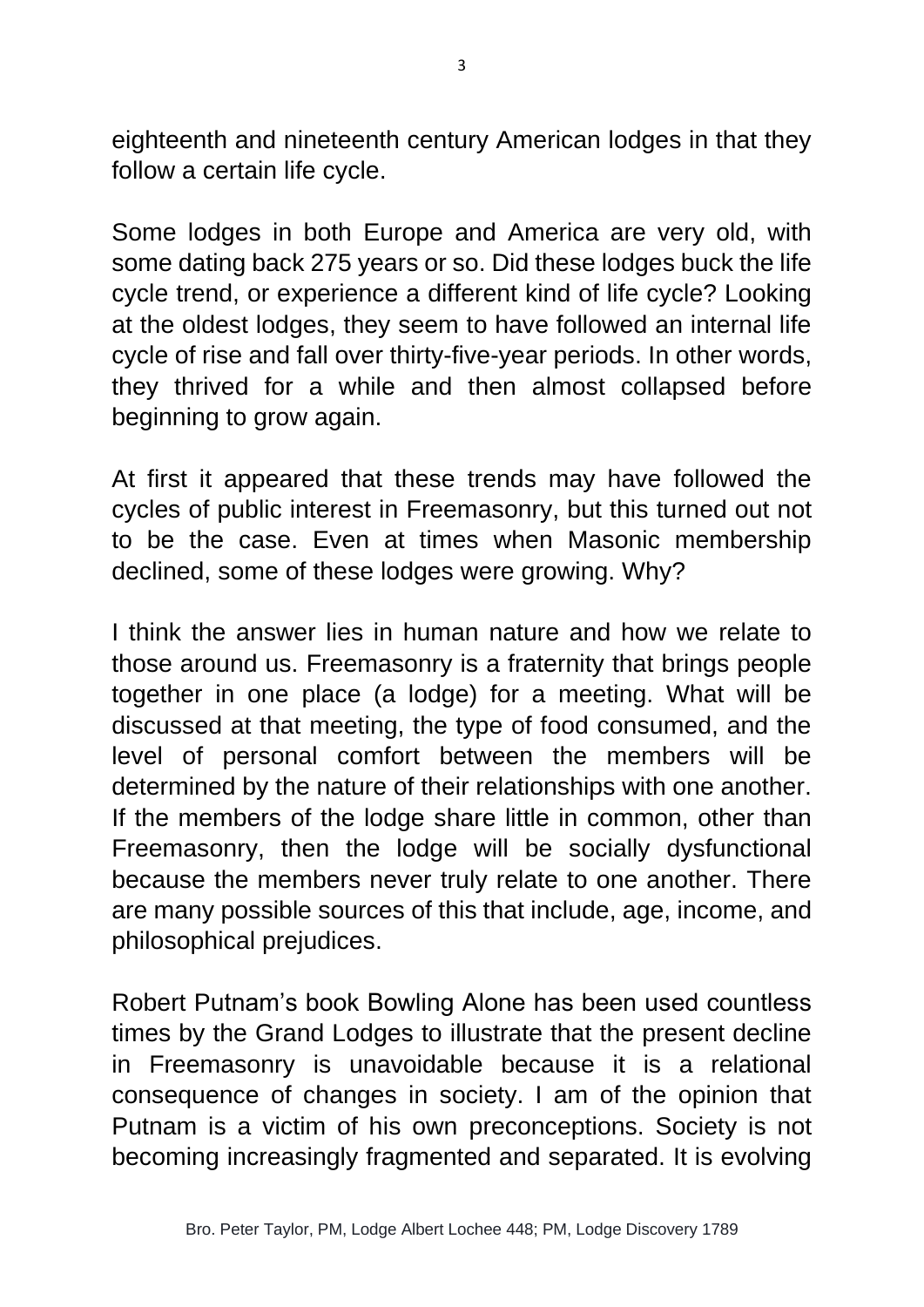and unifying in new ways that were previously unknown. Putnam wrongly assumes that the decline of the social institutions of the past are primary examples of fragmentation and separation, when in fact they are merely obsolete social mechanisms that have been replaced by changes in culture, and the advance of technology.

The present social model utilized by American Freemasonry was developed in the 1950's and is a monolithic cultural relic that cannot adapt itself to the rapid pace of change. This is a result of the failure of the institution to understand the dynamic life cycles of lodges, and the impact of the organizational changes that were implemented in the 1920's to lodge model. The mega lodge relied on the industrial manufacturing concept of streamlining processes. The quality of production came in a far distant second to overall quality. The object was to "manufacture" as many Masons as possible in order to increase cash flow and, thereby increase the services provided to members. Lodge membership from 1920 through the present is based on the idea that the Mason doesn't want to attend meetings, but to take advantage of the relationships created through membership (i.e. insurance salesmen) and the services afforded (Masonic insurance, old age homes, etc.). While this model may indeed have been very attractive to members before the formation of Allstate, State Farm, and senior living centres, it has little to no value in the 21st century.

Many young Masons today point the finger towards the Grand Lodges and mismanagement as the source of all the present problems. In a way they're right. The Grand Lodges are not adapting to changes in society and culture like they once did. The Grand Lodges, however, only appear to be the source of the problem when it is, in fact, yet another symptom of the disease plaguing the fraternity. It must be remembered that the Grand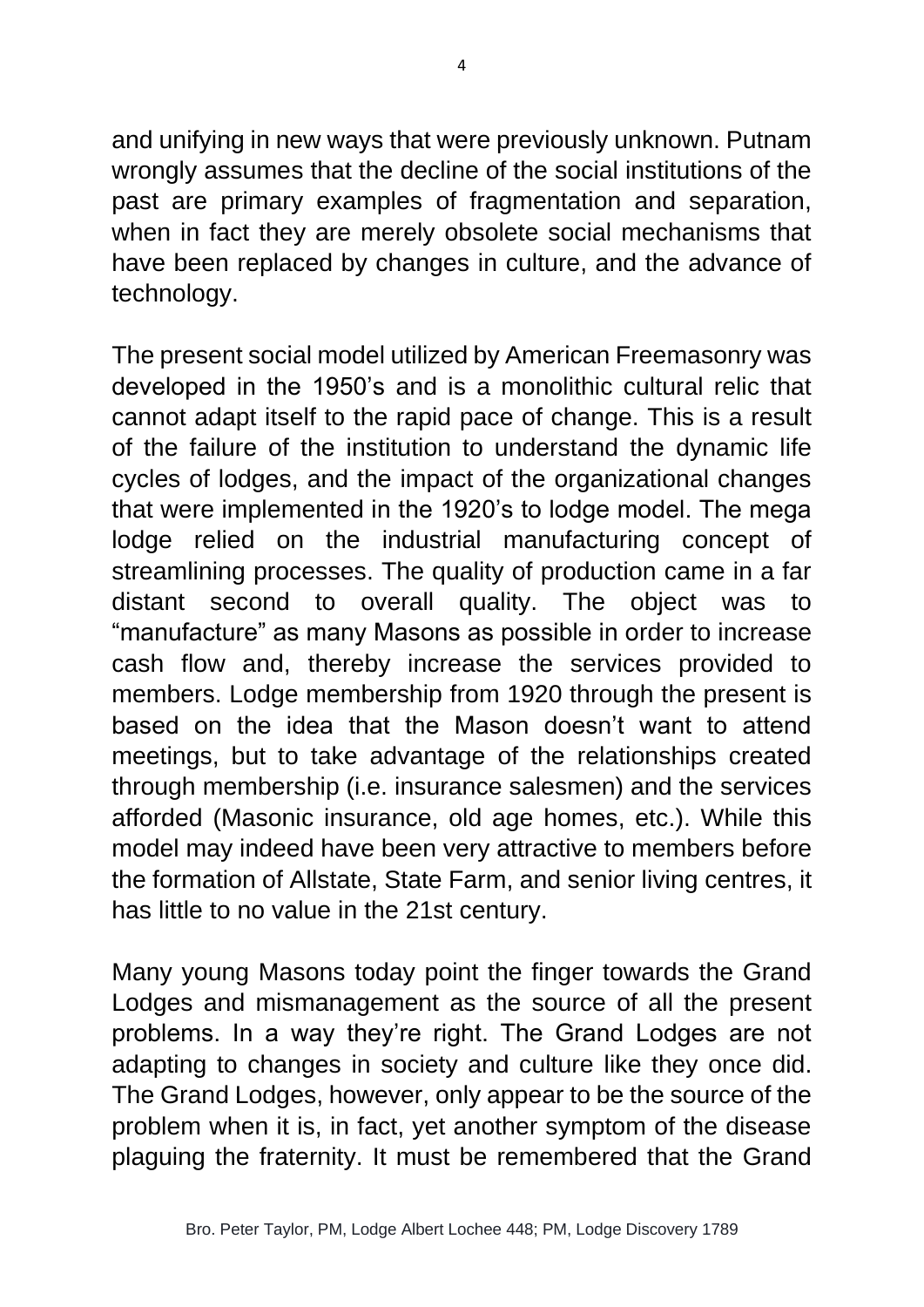Lodges reflect the voting members of the lodges. The true source of the problem is at the base of the institution, not the top. Unfortunately, the decisions made back in the 1920's and 1950's have created a self-reinforcing loop in the system. The lodges can no longer go through their natural life cycles because of the monolithic nature of the mega lodge infrastructure of the past. There is no easy way for an aging dysfunctional lodge to split apart and form new healthy social environments. This forces men of all ages and philosophical views into the same organizational unit resulting in bickering, bitterness, and the eventual resulting loss of attendance and membership.

Now it should be becoming clear that the Grand Lodges cannot adapt or change because the lodges themselves cannot experience any life cycle changes. It is the same lodges and members forever reinforcing the same ideas over and over again.

If the lodges were experiencing normal healthy life cycles, new lodges would form dynamically out of the old, and represent the ideas of the present generation of Masons. In order for this to happen under the present system it would require a complete collapse of the organization that would be followed by a reorganization by the survivors. Unfortunately, there is no guarantee that the organization could survive such an institutional collapse. It would certainly mean the loss of virtually all the temples, financial assets, and collective institutional memory.

The above scenario is becoming increasingly likely. In part because we have failed to recognize the true source of the problems we face as a fraternity. There is, however, hope that things can be changed before it's too late. By understanding our problems and being able to formulate the right questions we